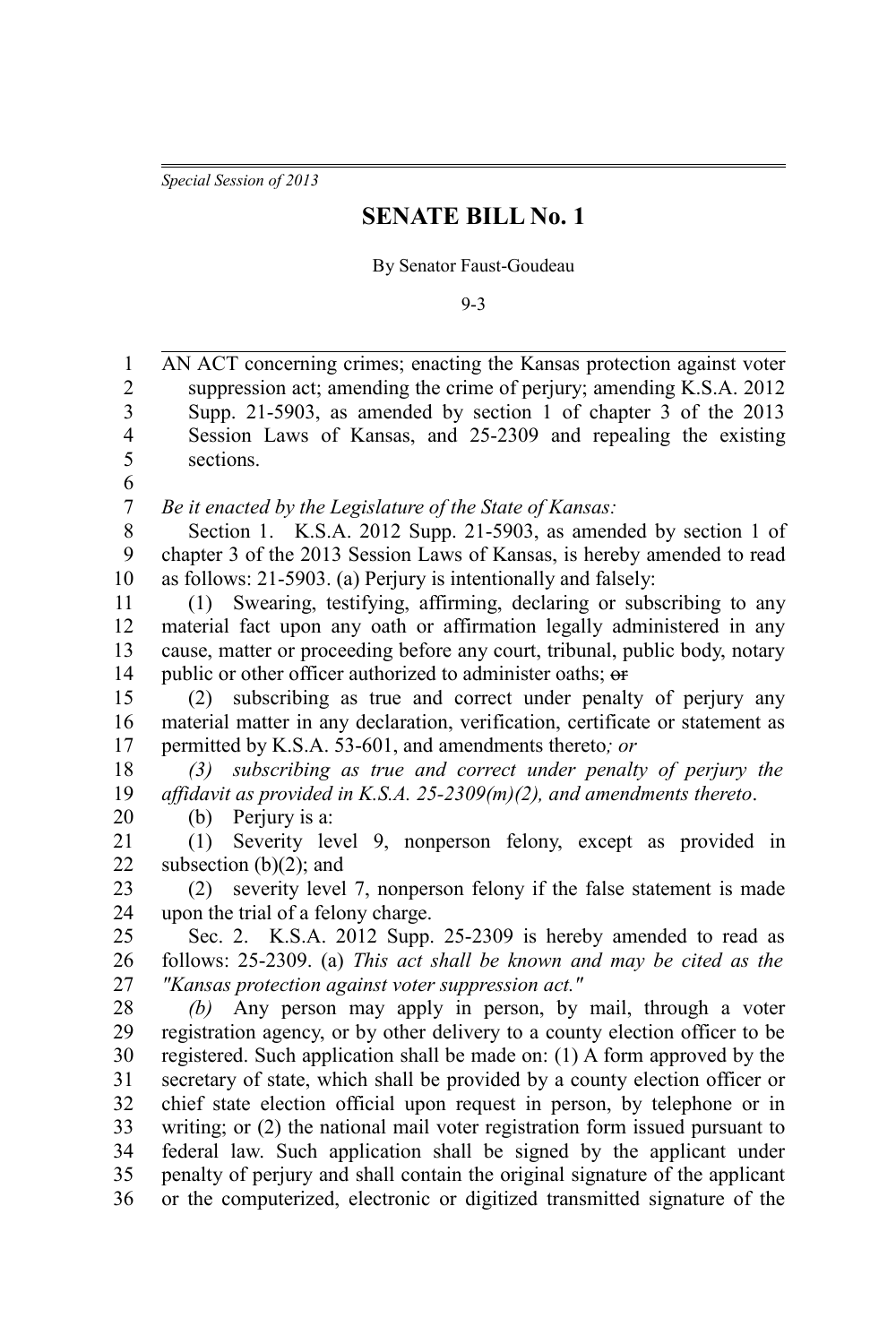applicant. A signature may be made by mark, initials, typewriter, print, stamp, symbol or any other manner if by placing the signature on the document the person intends the signature to be binding. A signature may be made by another person at the voter's direction if the signature reflects such voter's intention. 1 2 3 4 5

(b) *(c)* Applications made under this section shall give voter eligibility requirements and such information as is necessary to prevent duplicative voter registrations and enable the relevant election officer to assess the eligibility of the applicant and to administer voter registration, including, but not limited to, the following data to be kept by the relevant election officer as provided by law: 6 7 8 9 10 11

(1) Name;

(2) place of residence, including specific address or location, and mailing address if the residence address is not a permissible postal address; 13 14 15

- (3) date of birth;
- (4) sex; 16

12

20

(5) the last four digits of the person's social security number or the person's full driver's license or nondriver's identification card number; 17 18

- (6) telephone number, if available; 19
	- (7) naturalization data (if applicable);

(8) if applicant has previously registered or voted elsewhere, residence at time of last registration or voting; 21 22

(9) when present residence established; 23

(10) name under which applicant last registered or voted, if different from present name; 24 25

(11) an attestation that the applicant meets each eligibility requirement; 26 27

(12) a statement that the penalty for submission of a false voter registration application is a maximum presumptive sentence of 17 months in prison; 28 29 30

(13) a statement that, if an applicant declines to register to vote, the fact that the applicant has declined to register will remain confidential and will be used only for voter registration purposes; 31 32 33

(14) a statement that if an applicant does register to vote, the office to which a voter registration application is submitted will remain confidential and will be used only for voter registration purposes; 34 35 36

(15) boxes for the applicant to check to indicate whether the applicant is or is not a citizen of the United States, together with the question "Are you a citizen of the United States of America?"; 37 38 39

(16) boxes for the county election officer or chief state election official to check to indicate whether the applicant has provided with the application the information necessary to assess the eligibility of the applicant, including such applicant's United States citizenship; 40 41 42 43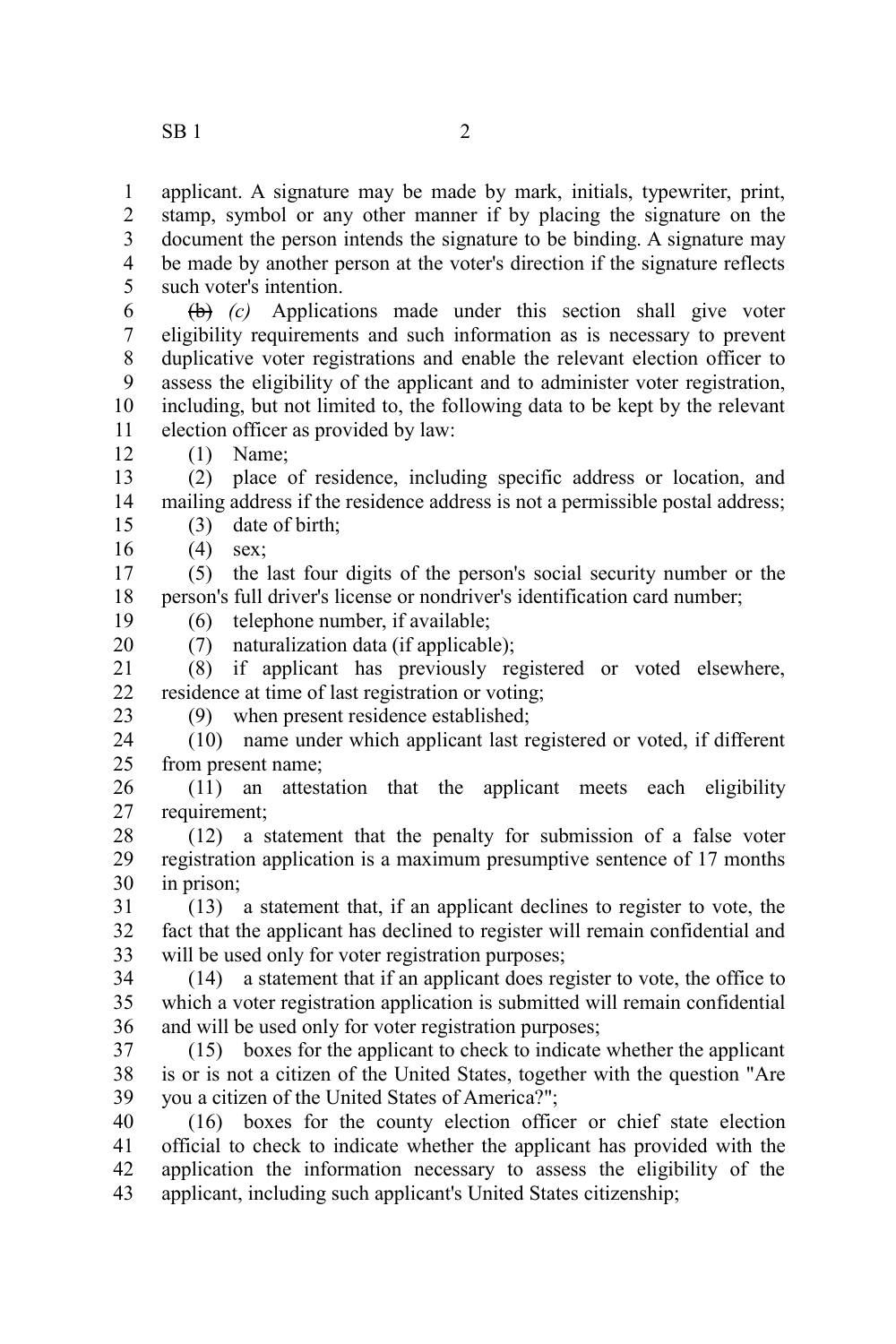(17) boxes for the applicant to check to indicate whether or not the applicant will be 18 years of age or older on election day, together with the question "Will you be 18 years of age on or before election day?"; 1 2 3

(18) in reference to paragraphs (15) and (17) the statement "If you checked 'no' in response to either of these questions, do not complete this form."; 4 5 6

(19) a statement that the applicant shall be required to provide identification when voting; and 7 8

(20) political party affiliation declaration, if any. An applicant's failure to make a declaration will result in the applicant being registered as an unaffiliated voter. 9 10 11

If the application discloses any previous registration in any other county or state, as indicated by paragraph (8) or (10), or otherwise, the county election officer shall upon the registration of the applicant, give notice to the election official of the place of former registration, notifying such official of applicant's present residence and registration, and authorizing cancellation of such former registration. This section shall be interpreted and applied in accordance with federal law. No eligible applicant whose qualifications have been assessed shall be denied registration. 12 13 14 15 16 17 18 19 20

(c) *(d)* Any person who applies for registration through a voter registration agency shall be provided with, in addition to the application under subsection (b), a form which includes: 21 22 23

(1) The question "If you are not registered to vote where you live now, would you like to apply to register to vote here today?"; 24 25

(2) a statement that if the applicant declines to register to vote, this decision will remain confidential and be used only for voter registration purposes; 26 27 28

(3) a statement that if the applicant does register to vote, information regarding the office to which the application was submitted will remain confidential and be used only for voter registration purposes; and 29 30 31

(4) if the agency provides public assistance, (i) the statement "Applying to register or declining to register to vote will not affect the amount of assistance that you will be provided by this agency."; 32 33 34

(ii) boxes for the applicant to check to indicate whether the applicant would like to register or declines to register to vote, together with the statement "IF YOU DO NOT CHECK EITHER BOX, YOU WILL BE CONSIDERED TO HAVE DECIDED NOT TO REGISTER TO VOTE AT THIS TIME."; 35 36 37 38 39

(iii) the statement "If you would like help in filling out the voter registration application form, we will help you. The decision whether to seek or accept help is yours. You may fill out the application form in private."; and 40 41 42 43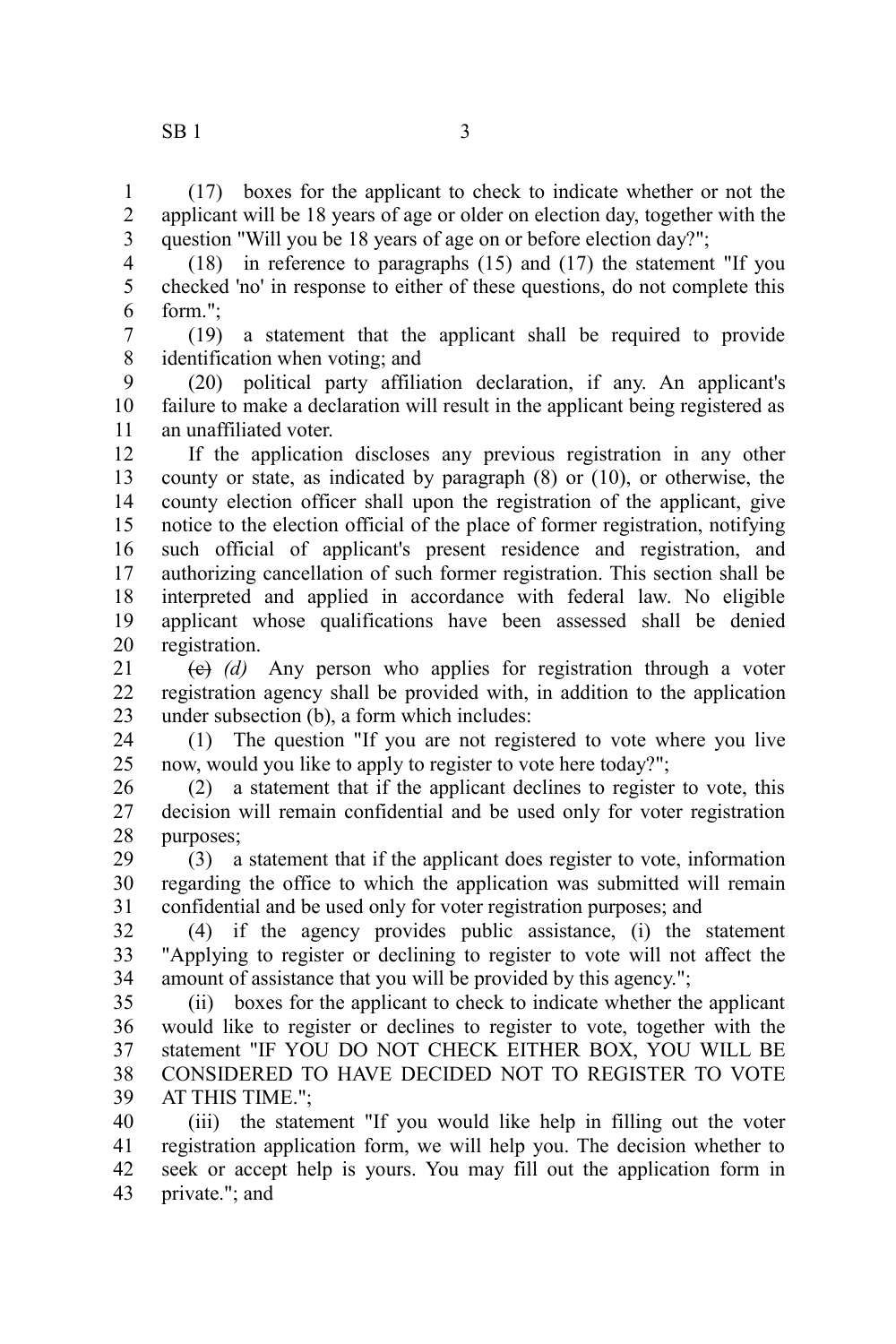43

(iv) the statement "If you believe that someone has interfered with your right to register or to decline to register to vote, your right to privacy in deciding whether to register or in applying to register to vote, or your right to choose your own political party or other political preference, you may file a complaint with the Kansas Secretary of State." 1 2 3 4 5

(d) *(e)* If any person, in writing, declines to register to vote, the voter registration agency shall maintain the form prescribed by subsection (c). 6 7

(e) *(f)* A voter registration agency shall transmit the completed registration application to the county election officer not later than five days after the date of acceptance. Upon receipt of an application for registration, the county election officer shall send, by nonforwardable mail, a notice of disposition of the application to the applicant at the postal delivery address shown on the application. If a notice of disposition is returned as undeliverable, a confirmation mailing prescribed by K.S.A. 25- 2316c, and amendments thereto, shall occur. 8 9 10 11 12 13 14 15

(f) *(g)* If an application is received while registration is closed, such application shall be considered to have been received on the next following day during which registration is open. 16 17 18

 $\left(\frac{g}{g}\right)$  (h) A person who completes an application for voter registration shall be considered a registered voter when the county election officer adds the applicant's name to the county voter registration list. 19 20 21

(h) *(i)* Any registered voter whose residence address is not a permissible postal delivery address shall designate a postal address for registration records. When a county election officer has reason to believe that a voter's registration residence is not a permissible postal delivery address, the county election officer shall attempt to determine a proper mailing address for the voter. 22 23 24 25 26 27

 $(i)$  Any registered voter may request that such person's residence address be concealed from public inspection on the voter registration list and on the original voter registration application form. Such request shall be made in writing to the county election officer, and shall specify a clearly unwarranted invasion of personal privacy or a threat to the voter's safety. Upon receipt of such a request, the county election officer shall take appropriate steps to ensure that such person's residence address is not publicly disclosed. Nothing in this subsection shall be construed as requiring or authorizing the secretary of state to include on the voter registration application form a space or other provision on the form that would allow the applicant to request that such applicant's residence address be concealed from public inspection. 28 29 30 31 32 33 34 35 36 37 38 39

 $\overrightarrow{(h)}$  (k) No application for voter registration shall be made available for public inspection or copying unless the information required by paragraph (5) of subsection (b) has been removed or otherwise rendered unreadable. 40 41 42

(k) *(l)* If an applicant fails to answer the question prescribed in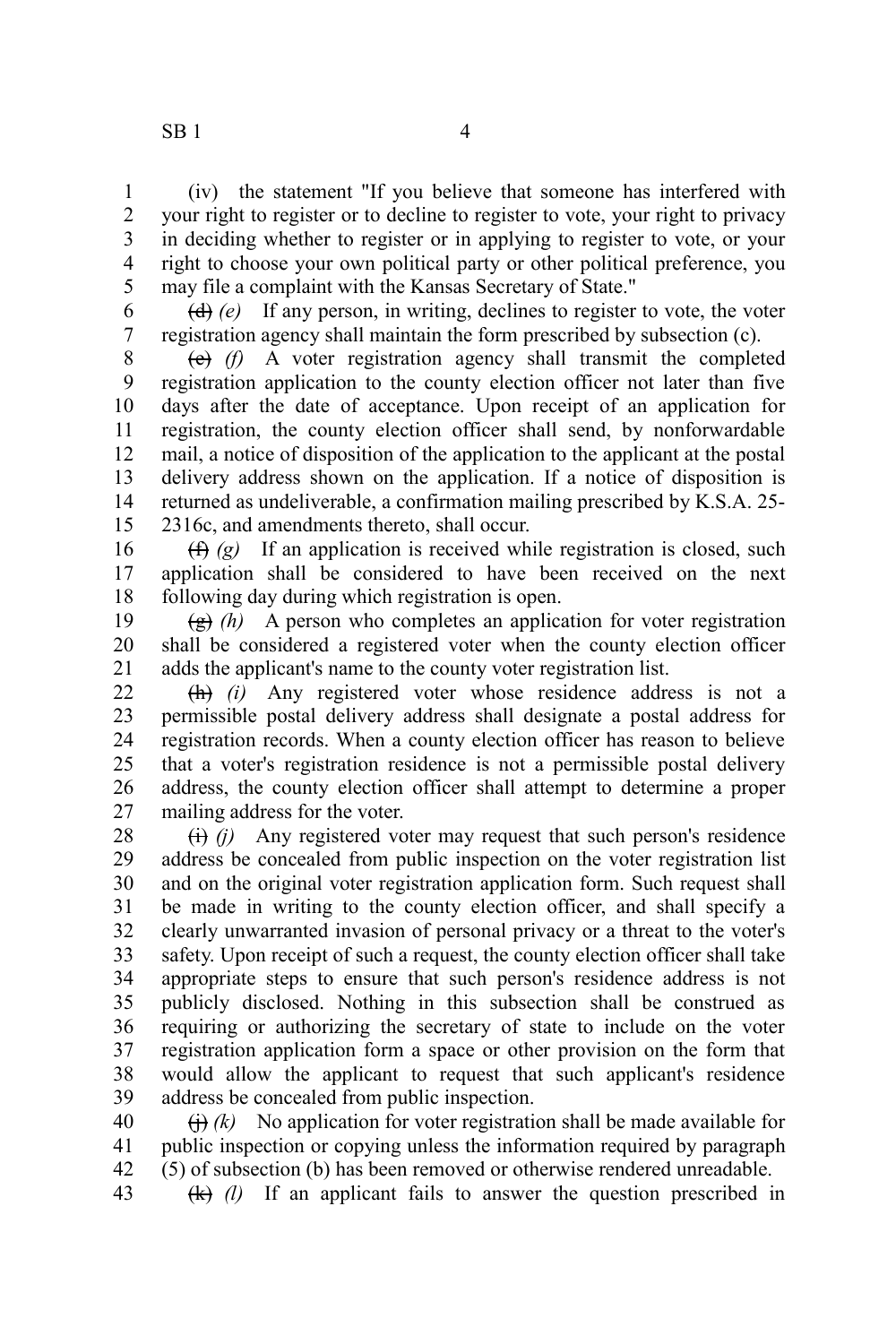paragraph (15) of subsection (b), the county election officer shall send the application to the applicant at the postal delivery address given on the application, by nonforwardable mail, with a notice of incompleteness. The notice shall specify a period of time during which the applicant may complete the application in accordance with K.S.A. 25-2311, and amendments thereto, and be eligible to vote in the next election. 1 2 3 4 5 6

(l) *(m)* The county election officer or secretary of state's office shall accept any completed application for registration, but an applicant shall not be registered until the applicant has *either: (1)* Provided satisfactory evidence of United States citizenship. Evidence of United States citizenship as required in this section will be satisfied by presenting one of the documents listed in paragraphs (1) *(A)* through (13) *(M)* of *this* subsection  $\left\langle \cdot \right\rangle$  in person at the time of filing the application for registration or by including a photocopy of one of the following documents with a mailed registration application. After a person has submitted satisfactory evidence of citizenship, the county election officer shall indicate this information in the person's permanent voter file. Evidence of United States citizenship shall be satisfied by providing one of the following, or a legible photocopy of one of the following documents: 7 8 9 10 11 12 13 14 15 16 17 18 19

(1) *(A)* The applicant's driver's license or nondriver's identification card issued by the division of vehicles or the equivalent governmental agency of another state within the United States if the agency indicates on the applicant's driver's license or nondriver's identification card that the person has provided satisfactory proof of United States citizenship; 20 21 22 23 24

(2) *(B)* the applicant's birth certificate that verifies United States citizenship to the satisfaction of the county election officer or secretary of state; 25 26 27

(3) *(C)* pertinent pages of the applicant's United States valid or expired passport identifying the applicant and the applicant's passport number, or presentation to the county election officer of the applicant's United States passport; 28 29 30 31

(4) *(D)* the applicant's United States naturalization documents or the number of the certificate of naturalization. If only the number of the certificate of naturalization is provided, the applicant shall not be included in the registration rolls until the number of the certificate of naturalization is verified with the United States bureau of citizenship and immigration services by the county election officer or the secretary of state, pursuant to 8 U.S.C. § 1373(c); 32 33 34 35 36 37 38

(5) *(E)* other documents or methods of proof of United States citizenship issued by the federal government pursuant to the immigration and nationality act of 1952, and amendments thereto; 39 40 41

(6) *(F)* the applicant's bureau of Indian affairs card number, tribal treaty card number or tribal enrollment number; 42 43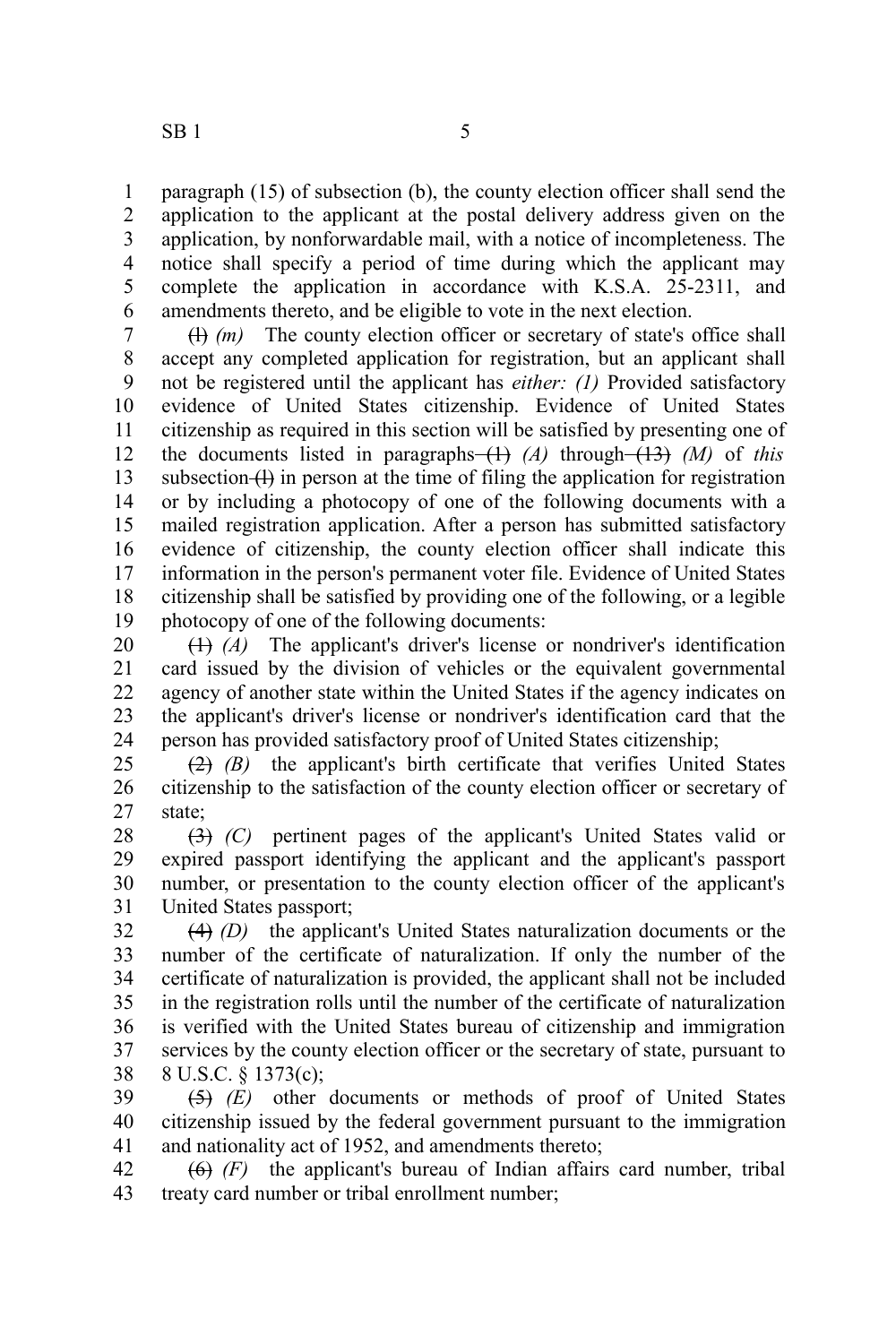(7) *(G)* the applicant's consular report of birth abroad of a citizen of the United States of America; 1 2

(8) *(H)* the applicant's certificate of citizenship issued by the United States citizenship and immigration services; 3 4

(9) *(I)* the applicant's certification of report of birth issued by the United States department of state; 5 6

(10) *(J)* the applicant's American Indian card, with KIC classification, issued by the United States department of homeland security; 7 8

 $(11)$   $(K)$  the applicant's final adoption decree showing the applicant's name and United States birthplace; 9 10

(12) *(L)* the applicant's official United States military record of service showing the applicant's place of birth in the United States; or 11 12

(13) *(M)* an extract from a United States hospital record of birth created at the time of the applicant's birth indicating the applicant's place of birth in the United States*; or* 13 14 15

*(2) sign an affidavit swearing under oath the following: "I am a United States citizen. I meet the eligibility requirements of my state and subscribe to any oath required. The information I have provided is true to the best of my knowledge under penalty of perjury. If I have provided false information, I may be fined, imprisoned, or (if not a U.S. citizen) deported from or refused entry to the United States." Note: The crime of perjury is a severity level 9, nonperson felony*. 16 17 18 19 20 21 22

(m) *(n)* If an applicant is a United States citizen but does not have any of the documentation listed in this section as satisfactory evidence of United States citizenship, such applicant may submit any evidence that such applicant believes demonstrates the applicant's United States citizenship. 23 24 25 26 27

(1) Any applicant seeking an assessment of evidence under this subsection may directly contact the elections division of the secretary of state by submitting a voter registration application or form as described by this section and any supporting evidence of United States citizenship. Upon receipt of this information, the secretary of state shall notify the state election board, as established under K.S.A. 25-2203, and amendments thereto, that such application is pending. 28 29 30 31 32 33 34

(2) The state election board shall give the applicant an opportunity for a hearing and an opportunity to present any additional evidence to the state election board. Notice of such hearing shall be given to the applicant at least five days prior to the hearing date. An applicant shall have the opportunity to be represented by counsel at such hearing. 35 36 37 38 39

(3) The state election board shall assess the evidence provided by the applicant to determine whether the applicant has provided satisfactory evidence of United States citizenship. A decision of the state election board shall be determined by a majority vote of the election board. 40 41 42 43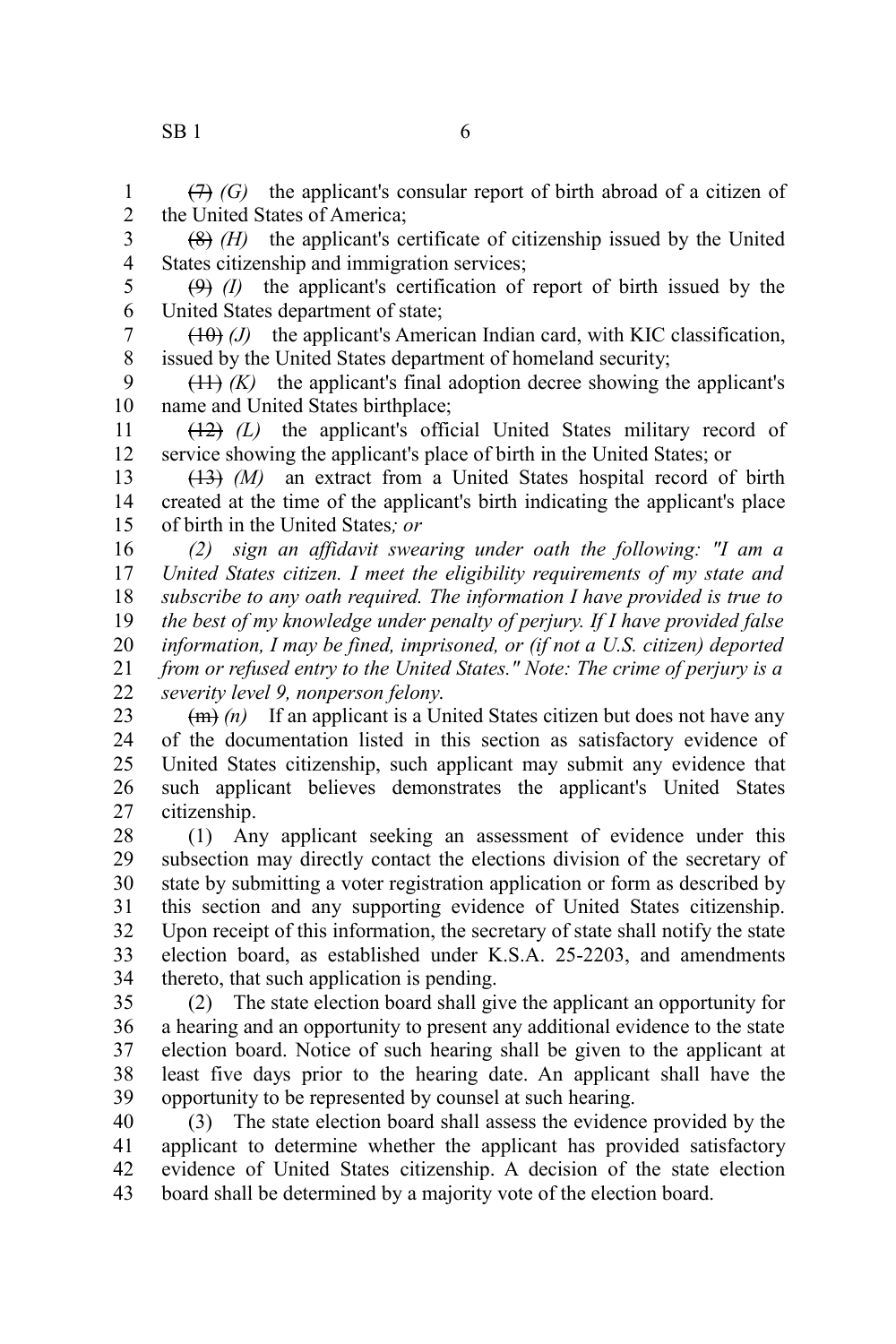(4) If an applicant submits an application and any supporting evidence prior to the close of registration for an election cycle, a determination by the state election board shall be issued at least five days before such election date. 1 2 3 4

(5) If the state election board finds that the evidence presented by such applicant constitutes satisfactory evidence of United States citizenship, such applicant will have met the requirements under this section to provide satisfactory evidence of United States citizenship. 5 6 7 8

(6) If the state election board finds that the evidence presented by an applicant does not constitute satisfactory evidence of United States citizenship, such applicant shall have the right to appeal such determination by the state election board by instituting an action under 8 U.S.C. § 1503. Any negative assessment of an applicant's eligibility by the state election board shall be reversed if the applicant obtains a declaratory judgment pursuant to 8 U.S.C. § 1503, demonstrating that such applicant is a national of the United States. 9 10 11 12 13 14 15 16

 $(n)$  (o) Any person who is registered in this state on the effective date of this amendment to this section is deemed to have provided satisfactory evidence of citizenship and shall not be required to resubmit evidence of citizenship. 17 18 19 20

 $\overline{(0)}$  (p) For purposes of this section, proof of voter registration from another state is not satisfactory evidence of United States citizenship. 21 22

(p) *(q)* A registered Kansas voter who moves from one residence to another within the state of Kansas or who modifies such voter's registration records for any other reason shall not be required to submit evidence of United States citizenship. 23 24 25 26

 $\left(\theta\right)$  (r) If evidence of citizenship is deemed to be unsatisfactory due to an inconsistency between the document submitted as evidence and the name or sex provided on the application for registration, such applicant may sign an affidavit: 27 28 29 30

(1) Stating the inconsistency or inconsistencies related to the name or sex, and the reason therefor; and 31 32

(2) swearing under oath that, despite the inconsistency, the applicant is the individual reflected in the document provided as evidence of citizenship. However, there shall be no inconsistency between the date of birth on the document provided as evidence of citizenship and the date of birth provided on the application for registration. If such an affidavit is submitted by the applicant, the county election officer or secretary of state shall assess the eligibility of the applicant without regard to any inconsistency stated in the affidavit. 33 34 35 36 37 38 39 40

(r) *(s)* All documents submitted as evidence of citizenship shall be kept confidential by the county election officer or the secretary of state and maintained as provided by Kansas record retention laws. The provisions of 41 42 43